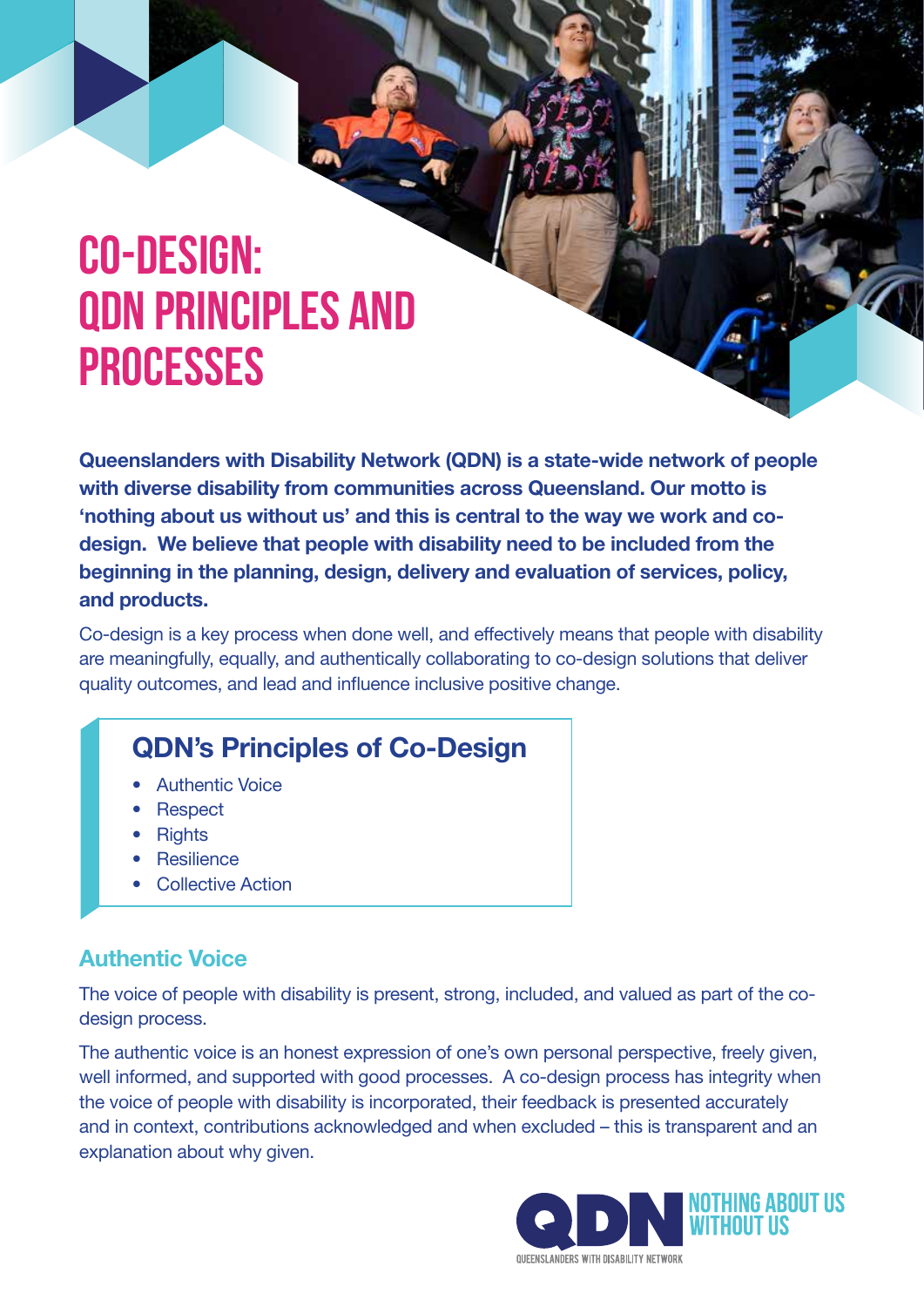#### **Respect**

The co-design process respects people with disability valuing individual capacity and diversity. People are provided the support needed to engage fully, materials being provided in a useful format with time to read, reflect, and ask questions, payment for time engaged, support for travel, an appropriately paced agenda, and timely, fulsome feedback. Respect means that people are consulted before decisions are made not after, and do not ask people with disability to make choices about inaccessible or inferior options.

### **Rights**

Co-design is underpinned by human rights and needs to:

- safeguard people against harm, with awareness of current and future potential consequences of their engagement
- include the right for people with disability to have a say, to be heard, to question, to withdraw consent, and to abstain from giving input
- identify, avoid, and call out tokenism in engagement and co-design processes
- declare if it is not possible to fully engage people around an issue and hold an information session rather than a name it a full engagement co-design process.

#### **Resilience**

As people with disability, we co-design ideas and solutions to lead and influence change, and are here for the long term.

We believe it is important to acknowledge that people's experience of engagement can expand or diminish a person's confidence in having a say. A positive experience will build skill, the ability to adapt to different groups of people and issues, to problem-solve, to connect with others, and ultimately, to disrupt and influence the issues that matter.

It is important that as part of good co-design processes, people are supported to think through the consequences of speaking up. Where there is reasonable potential for a negative personal consequence of speaking up, then thought should be given to processes used, deidentification, and attention to safe-guarding measures.

### **Collective Action**

Good co-design brings people to work together in a way that enables everyone to bring different experiences, values, and wisdom to the table. People come together for a shared purpose but do not have to reach the same point of view. Collectively people can contribute where they are at and in areas that interest them. People are well-informed and supported in a way that helps people build their individual and collective capacity to engage. The process is designed and delivered in an inclusive way that meets the needs and preferences of the individual participants.